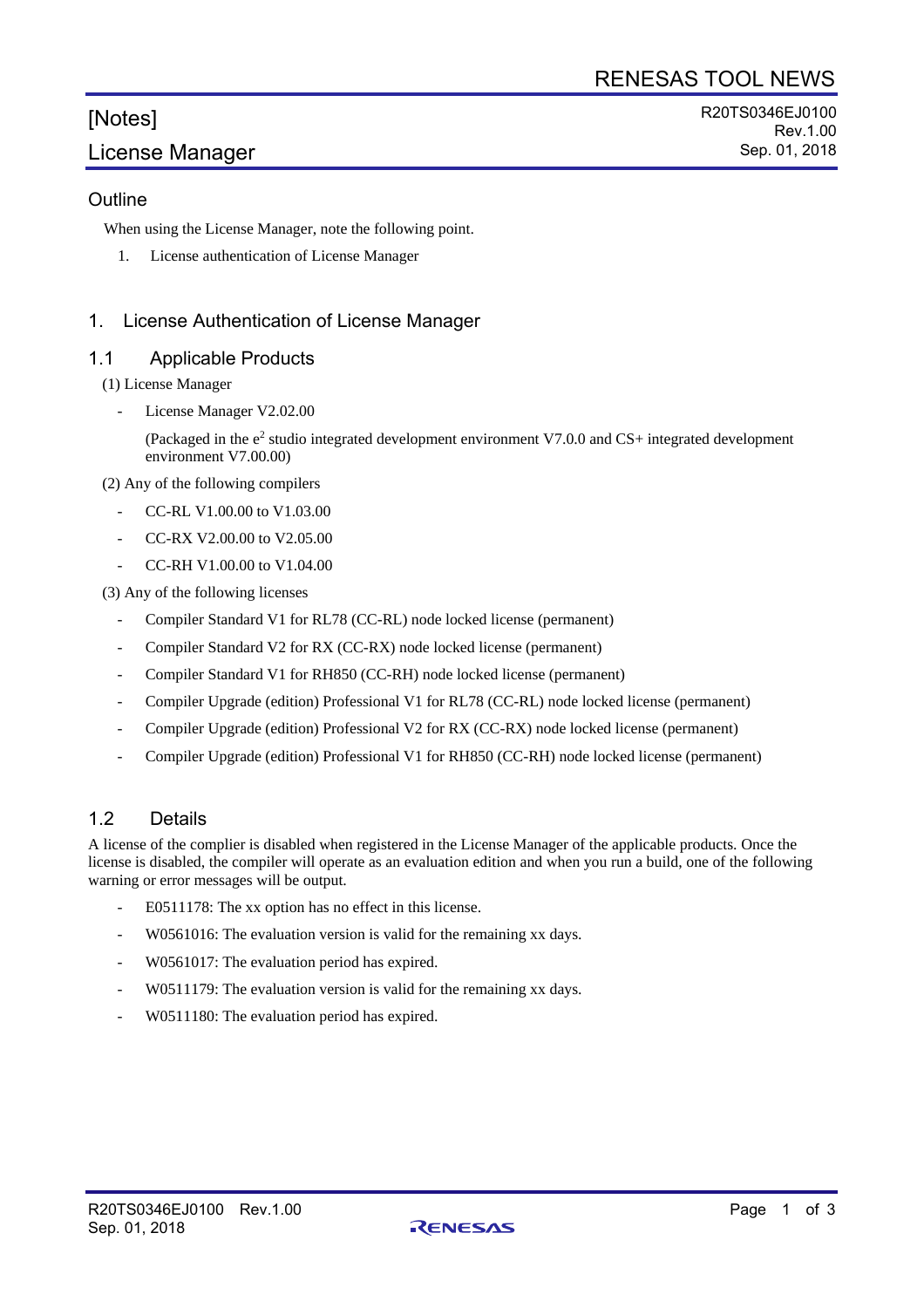## 1.3 Conditions

A warning or error will occur if a build is run with a combination of the License Manager, compiler and license of the versions listed in 1.1 Applicable Products.

## 1.4 Workaround

Install the License Manager V2.01.00 and re-register the license key by following the steps below.

Note, however, that the following licenses that are newly supported in the License Manager V2.02.00 will no longer be available.

- Compiler Upgrade (version) Standard V2 for RH850 (CC-RH) node locked license (permanent)
- Compiler Upgrade (version) Professional V2 for RH850 (CC-RH) node locked license (permanent)
- (1) Uninstalling License Manager V2.02.00
	- (1-1) For Windows 10

Open [Settings] in the start menu $\rightarrow$  [Apps], then select [Renesas Electronics MCU Tools License Manager] to uninstall the program.

(1-2) For Windows 8.1

Open [Control Panel] in the start screen→[Uninstall a program] or [Programs and Features], then select [Renesas Electronics MCU Tools License Manager] to uninstall the program

(1-3) For Windows 7

Open [Control Panel] in the start menu→[Uninstall a program] or [Programs and Features], then select [Renesas Electronics MCU Tools License Manager] to uninstall the program.

(2) Installing License Manager V2.01.00

Download the installer for the License Manager V2.01.00 from the following URL and install the License Manager.

Download page for License Manager V2.01.00

<https://www.renesas.com/software/D4000398.html>

- (3) Re-registering the license key
	- (3-1) For Windows 10

Select [All Apps] in the start menu  $\rightarrow$  [Renesas Electronics Utilities]  $\rightarrow$  [Renesas License Manager] to start the License Manager, delete the license key, then add it back to re-register.

(3-2) For Windows 8.1

Select [Renesas License Manager] in the start screen to start the License Manager, delete the license key, then add it back to re-register.

(3-3) For Windows 7

Select [All Programs] in the start menu→[Renesas Electronics Utilities]→ [Renesas License Manager] to start the License Manager, delete the license key, then add it back to re-register.

#### 1.5 Schedule for Fixing the Problem

This problem will be fixed in the License Manager V2.02.01. The revision update will be available on September 20, 2018.